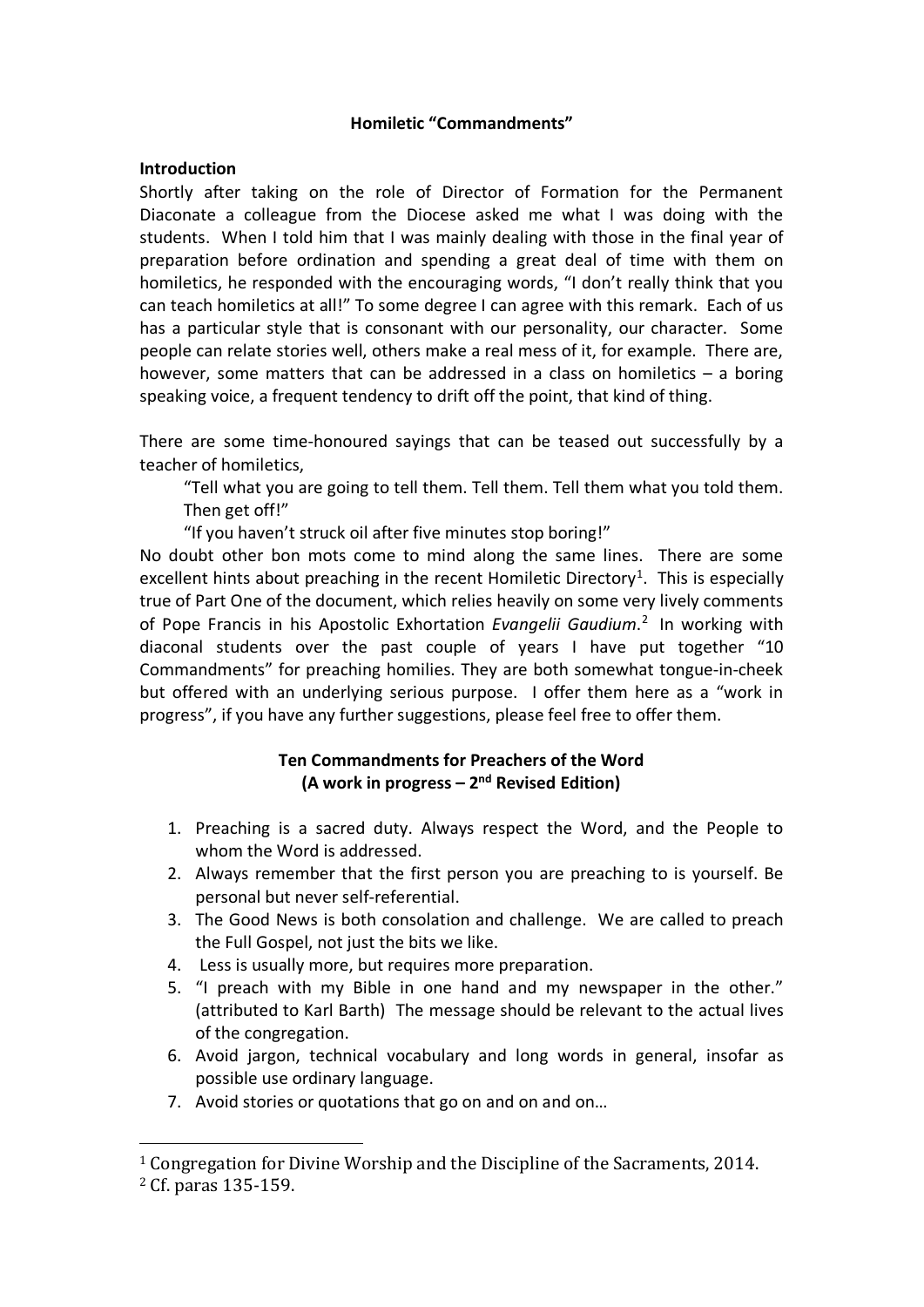- 8. Do not use the microwave!
- 9. Get as much honest feedback as you can… and listen to it
- 10. Whereas commandments 1-5 may NEVER be broken, 6,7 and 8 may occasionally and for very, very good reasons based on the Word and the needs of the congregation, not your own ego!
- **1. Preaching is a sacred duty. Always respect the Word, and the People to whom the Word is addressed.**

This three-way process – between the homilist, the Word, and the Congregation – is a complex one that Pope Francis likens to a dialogue,

Dialogue is much more than the communication of a truth. It arises from the enjoyment of speaking and it enriches those who express their love for one another through the medium of words. This is an enrichment which does not consist in objects but in persons who share themselves in dialogue. (E.G. §142)

And in the next paragraph he writes,

The preacher has the wonderful but difficult task of joining loving hearts, the hearts of the Lord and his people. The dialogue between God and his people further strengthens the covenant between them and consolidates the bond of charity. (E.G. §143)

So, no pressure then!

**2. Always remember that the first person you are preaching to is yourself. Be personal, but never self-referential**

I remember a retreat given in my secondary school by a visiting priest – a Jesuit, or a Redemptorist, I forget what species he was. Almost every talk centred on sex and adolescent male deviancy in this matter. Apart from learning a few new ideas that we had never thought of before, it quickly became apparent who was the one with the problem! In a rather more positive way Pope Francis has made this observation,

… if in the course of the liturgical year a parish priest speaks about temperance ten times but only mentions charity or justice two or three times, an imbalance results… The same thing happens when we speak more about law than about grace, more about the Church than about Christ, more about the Pope than about God's word. (E.G. §38)

**3. The Good News is both consolation and challenge. We are called to preach the Full Gospel, not just the bits we like.**

This is related to the previous points. Reviewing personal notes from previous homilies is a very useful insight into your own priorities and hang-ups. If we are only preaching about the challenge of the Gospel then people are missing out on words of comfort and consolation, and may turn away feeling utterly hopeless in the face of impossible demands. Similarly, if all they hear are soft words of comfort week after week after week, the Gospel becomes like gooey marshmallow – overly sweet with little or no substance. Pope Francis summarises the matter like this,

… (P)reaching should guide the assembly, and the preacher, to a life-changing communion with Christ in the Eucharist. (E.G. §138)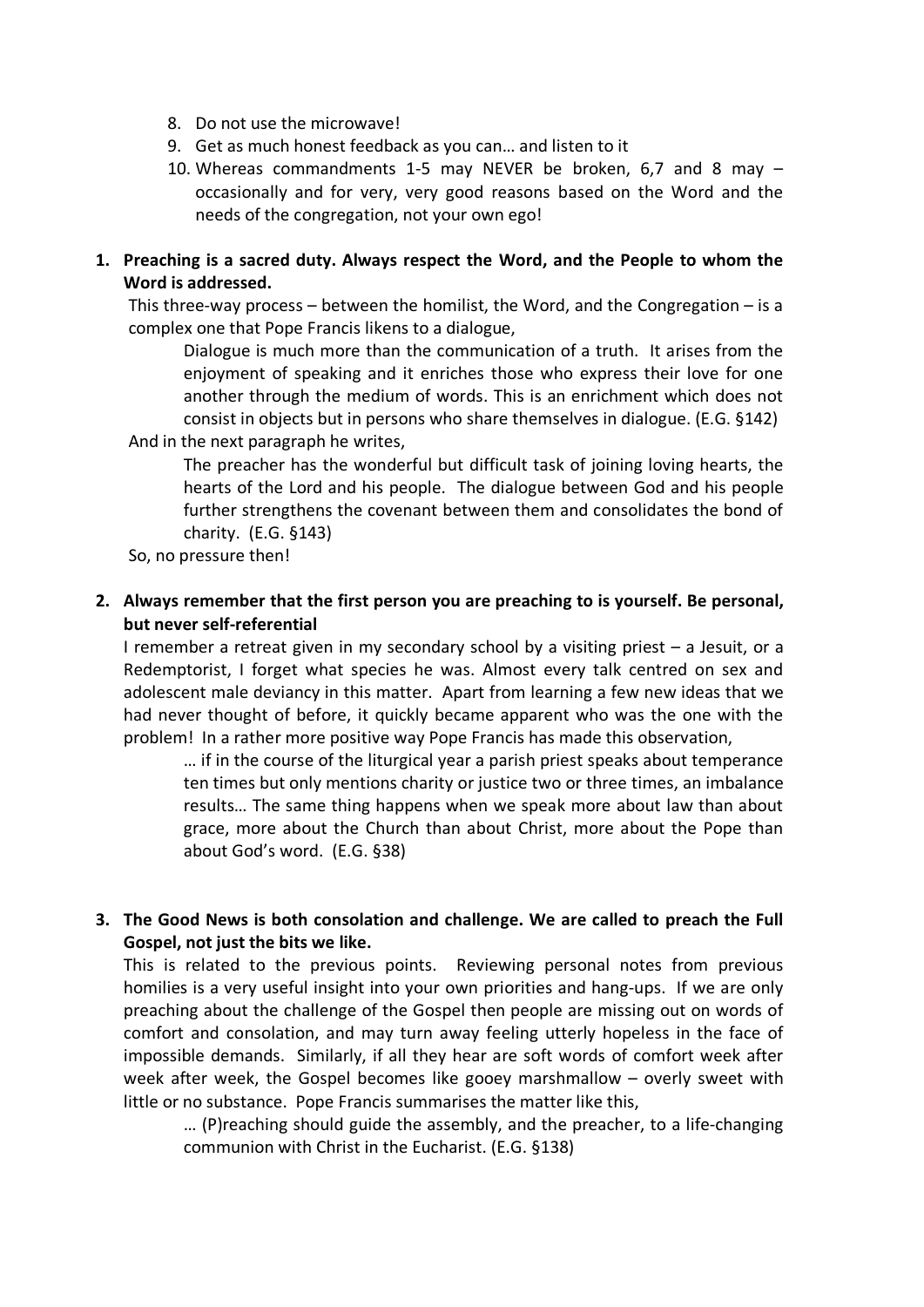Notice that the preacher is also called to respond to the Word in his own life. People are very quick to pick up on hypocrisy.

A little story might help to illustrate this point. When I was first ordained the parish I worked in had both a main church and what was called a "chapel-of-ease" (a local school hall). This particular Sunday I was due to say Mass at the chapel. The Parish Priest had been saying Mass in the parish church. As I was leaving, the congregation from the first Mass was coming out of church. Two well-known characters of the parish came up to me and said, "OK, so what has he been buying himself now? He only ever preaches about poverty when he is feeling guilty about spending money on himself." Being the loyal curate I did not divulge that he had just taken possession of a colour television-set – still an expensive novelty at the time. A couple of months later, and after the PP had just bought himself a new car, I slipped into the sacristy to hear his sermon at the first Mass on Sunday morning and, sure enough, he preached on the virtue of poverty and the evils of consumerism and materialism!

#### **4. Less is usually more, but requires more preparation.**

In order to be brief and to the point even more preparation is needed than when you are just spouting forth on some hobby-horse. Blaise Pascal once apologised to a friend at the beginning of a letter that it was a long one, this time, because he did not have time to write a short one! Pope Francis summarises the point in this way,

(The homily) should be brief and avoid taking on the semblance of a speech or a lecture. A preacher may be able to hold the attention of his listeners for a whole hour, but in this case his words become more important than the celebration of faith. If the homily goes on too long, it will affect two characteristic elements of the liturgical celebration: its balance and rhythm. (E.G. §139)

### **5. "I preach with my Bible in one hand and my newspaper in the other."**

In my interview at Durham University before being accepted as a student in the Theology Department the then Head of Department, Canon Douglas Jones, quoted this adage of the great Twentieth Century, Protestant scholar, Karl Barth and asked me what I thought it meant. I cannot remember what my mumbling and bumbling response was at the time, but in spite of whatever it was I was accepted as an undergraduate. Forty years later the meaning of his words is very clear. These days more modern means of communication need to be taken into consideration, but the point is well made. Whilst the homily is certainly not a time for broadcasting the latest news, unless it touches the actual lived experience of the congregation at this moment, the message will have no impact whatsoever. This is how Pope Francis tackles this issue,

Let us keep in mind that we should never respond to questions that nobody asks. Nor is it fitting to talk about the latest news in order to awaken people's interest; we have television programmes for that. It is possible, however, to start with some fact or story so that God's word can forcefully resound in its call to conversion, worship, commitment to fraternity and service, and so forth. Yet there will always be some who readily listen to a preacher's commentaries on current affairs, while not letting themselves be challenged. (E.G. §155)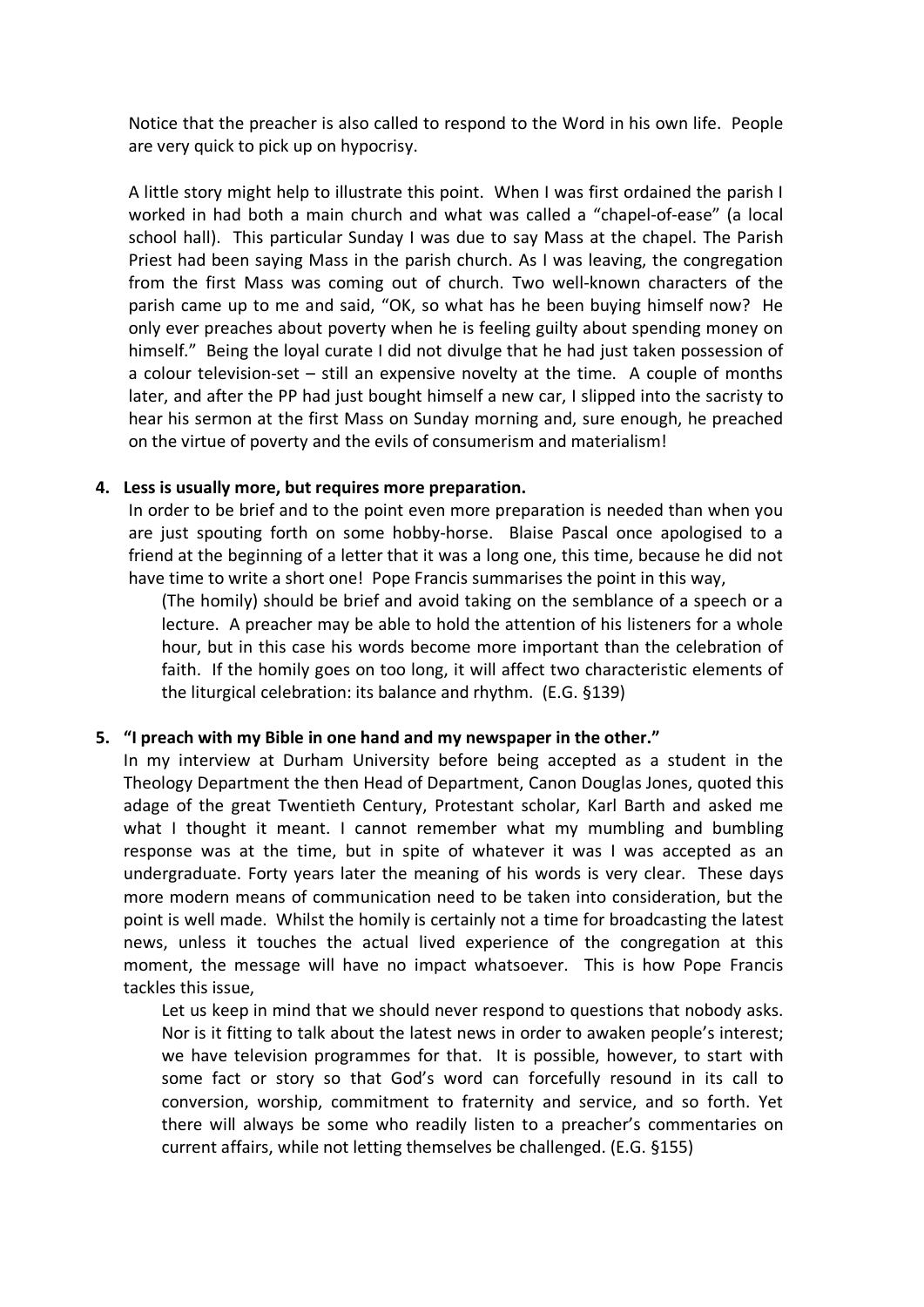Looking at the way in which the Pope's preaching on environmental matters, on mercy, and so on, have been latched on to, but not listened to, by elements of the Media is a perfect illustration of this.

## **6. Avoid jargon, technical vocabulary and long words in general, insofar as possible use ordinary language.**

The story is told of an enthusiastic priest delving into the mysteries of the Scriptures shortly after the introduction of the current rite of Mass, with its lectionary. He taught in the Junior Seminary and wanted to get across to the lads current ways of understanding the Scriptures. He had been reading a book by a leading scripture scholar and was puzzled. Going into the Profs Common Room the next morning after breakfast, he asked an equally enthusiastic Professor of Scripture, "What is the meaning of 'the problematic of the hermeneutic'?" Before the Scripture Prof could answer a voice, from another Prof, came from behind a newspaper, "It means the stupid b….. doesn't know what he is talking about!"

Whether or not the story is apocryphal or not the point is well made. If we are about communicating a message, and that is most certainly what we are about in a homily, there is no point whatsoever in sounding clever by using long words, technical language, Greek or Latin words. This is how Pope Francis addresses this problem,

The greatest risk for a preacher is that he becomes so accustomed to his own language that he thinks that everyone else naturally understands and uses it. If we wish to adapt to people's language and to reach them with God's word, we need to share in their lives and pay loving attention to them. Simplicity and clarity are two different things. Our language may be simple but our preaching not clear. It can end up being incomprehensible because it is disorganised, lacks logical progression or tries to deal with too may things at one time. We need to ensure, then, that the homily has thematic unity, clear order and correlation between sentences, so that people can follow the preacher easily and grasp his line of argument. (E.G. §158)

Once again, then, no pressure!

### **7. Avoid stories or quotations that go on and on and on…**

Some people can tell a good story. I cannot, and I very, very rarely use one in a homily. Someone who thinks that they can tell a good story, but cannot, quickly loses his audience to puzzlement and boredom. Even when you are able to tell a story well remember that what you say, and what people are actually capable of hearing, are two very different things. Most preachers will have had the experience of someone reporting back to them something was apparently said in a homily, only to find that the message has become completely turned upside-down by the listener. This is especially true of any long stories or quotations from famous authors. Keep it brief and to the point!

### **8. Do not use the microwave!**